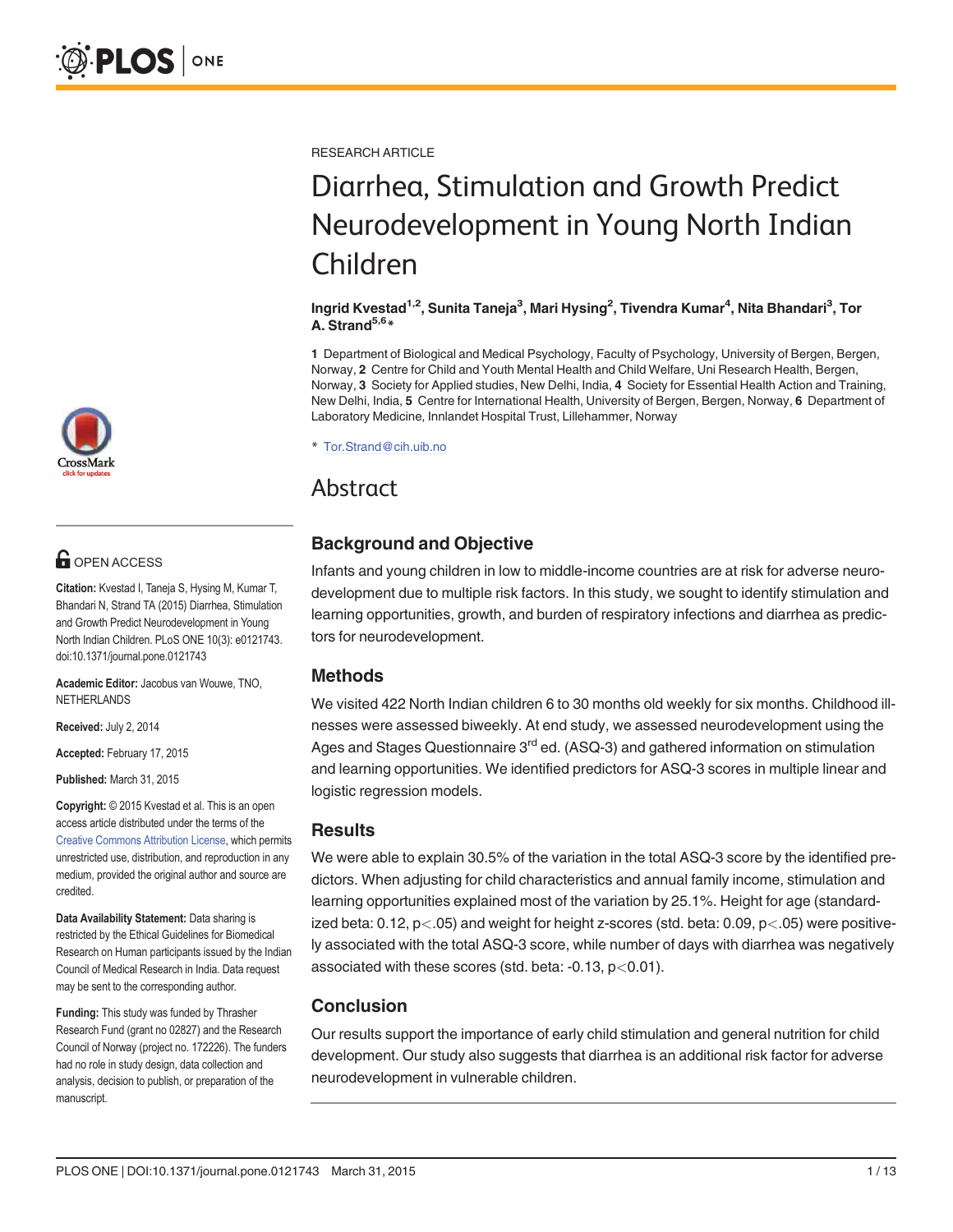<span id="page-1-0"></span>

Competing Interests: The authors have declared that no competing interests exists.

#### Introduction

There is sound evidence that deficient care and inadequate stimulation are key risk factors for adverse neurodevelopment in children  $[1-3]$  $[1-3]$  $[1-3]$ . Likewise, the evidence for poor growth and stunting as significant risk factors is convincing [\[4,](#page-10-0)[5\]](#page-11-0). Pneumonia and diarrhea are important causes of morbidity and mortality in children in low to middle-income countries (LMIC) [\[6\]](#page-11-0). In some studies, diarrhea prevalence has predicted neurodevelopment [\[4](#page-10-0)[,7](#page-11-0)–[9\]](#page-11-0), but a recent meta-analysis including these studies concluded that number of days with diarrhea did not predict neurodevelopment when taking stunting into account [[10](#page-11-0)]. However, the very few studies included in this meta-analysis varied substantially in sample size, age of the participants, choice of cognitive measures and the quality of data on diarrhea.

In poor populations, risk factors co-occur giving rise to cumulative effects on neurodevelopment  $[2,5,11,12]$  $[2,5,11,12]$ . Complex relationships among these risk factors make it challenging to determine their independent contribution. In the present study, we have assessed developmental status and collected information on various risk and protective factors for adverse development such as socioeconomic status, child characteristics and stimulation and learning opportunities in a sample of 422 young North Indian children. The children participated in a six months study of folic acid and vitamin B12 supplementation on growth, diarrhea and other infections in New Delhi, India [[13](#page-11-0)], and unique to this study is the thorough biweekly assessment of childhood illnesses such as acute lower respiratory infections (ALRI), pneumonia and diarrhea. The main aim of our study is to identify predictors for neurodevelopment in multiple regression models, and specifically to measure the extent to which diarrheal illness is associated with early child development.

## Materials and Methods

#### Participants and study setting

The children  $(n = 422)$  included in this study were part of a randomized, doubled blind, placebo controlled trial (RCT) ( $n = 1000$ ) on the effect of vitamin B12 and/or folic acid supplementation on childhood infections and growth in New Delhi, India (clinicaltrials.gov: NCT 00717730) [\[13](#page-11-0)]. Children aged 6 to 30 months were enrolled and randomized in blocks of 16, the last 440 randomized enrollments were requested to participate in the developmental assessment sub study. Of these, three children were not available for assessment and 15 did not wish to participate, hence the final number of participants was 422. The enrollment for this sample was from November 2010 through March 2011, and the developmental assessments were performed from May through September 2011. The study site was in the low and middle socioeconomic settings of Tigri and Dakshinpuri in New Delhi. These are typical urban neighborhoods with a total population of about 300,000. The ethics committees of the Society for Essential Health Action and Training (India), Society for Applied Studies (India), Christian Medical College (India), and the Norwegian Regional Committee for Medical and Health Research Ethics (REK VEST) approved the study.

### Procedure

For enrollment, a door-to-door survey was conducted to identify households with eligible children. A physician and field supervisors screened the children and written informed consent was obtained from caregivers prior to enrollment. Availability of informed consent and no plans to move away over the next 6 months were considered for enrollment. We excluded children with severe acute malnutrition (weight for height z-scores less than -3), with severe anemia (hemoglobin $\langle 7 \text{ g}/dL$ ), and those who were using folic acid and/or vitamin B12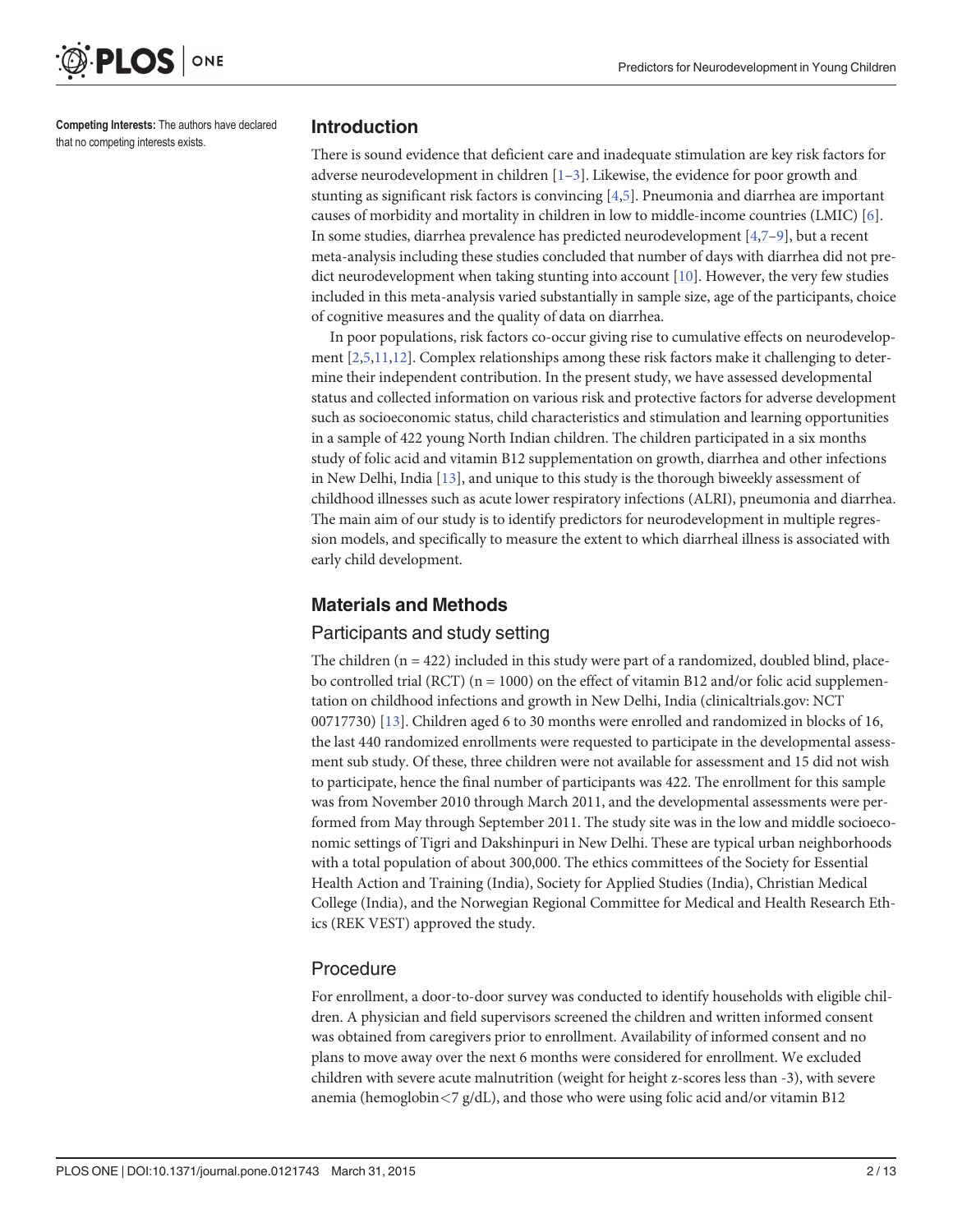<span id="page-2-0"></span>supplements. Information on child characteristics and socioeconomic status was collected at baseline. A team of field workers visited the children`s household twice weekly for six months for close morbidity follow up. Weight and height was measured at baseline and at end study at the study clinic. At the end of six months follow up, developmental assessment was conducted and information on the child`s stimulation and learning opportunities was collected at the study clinic. There were no additional exclusion criteria for the developmental assessment.

#### **Measurements**

Developmental assessment. Neurodevelopmental status was measured by the Ages and Stages Questionnaire 3. ed. (ASQ-3), a comprehensive checklist, standardized for children 1–66 months with age-appropriate questionnaires  $[14]$  $[14]$ . The questionnaires contain 30 items that sums up to five subscales: Communication, Gross motor, Fine motor, Problem-solving and Personal-social (possible score range from 0 to 60), and a total score (possible score range form 0 to 300). Three field supervisors were trained to administer the ASQ-3 directly with the child at the research clinic in the presence of caregivers. The examiners elicited the relevant skills from the child during sessions using standardized materials. The caregiver served as an important contributor in supporting the child, eliciting behaviors and gave relevant information of the child's development when necessary. The three field supervisors were trained by the main author, a clinical child psychologist with experience in the assessment of infants and young children and in training of personnel.

All forms were translated to Hindi following official recommendations [[15](#page-11-0)], and items not appropriate for the cultural setting were identified and slightly adjusted (for extensive information see  $[16]$  $[16]$  $[16]$ ). During the 11 days of training, the field supervisors were standardized in performing the procedure, and they reached a high inter-observer agreement both during training and in the 10% quality control throughout the study. In the translated ASQ-3 version, the standardized alphas for the total ASQ-3 scores were strong, indicating an overall acceptable internal consistency [\[16\]](#page-11-0).

Stimulation and learning opportunities. To assess the caregiver`s promotion of child development we carefully selected two questions from the standardized assessment tool the Home Observation for Measurement of the Environment (HOME) [\[17\]](#page-11-0). One question was on "Mother`s belief that child`s behavior can be modified" and one was on "Mother`s encouragement of developmental advances". These questions and other questions on the child`s stimulation and learning environment, such as number of toys and books in the home, hours of play with other children and attendance to anganwadi centre (childcare) were asked the caregivers during the sessions.

Childhood illnesses and growth. At the biweekly field worker visits, mothers were asked about diarrheal illness, symptoms of respiratory infections and fever on any day since the last visit, and whether treatment had been sought for any illness. Respiratory rates were counted twice at each visit, temperature was measured and the child was examined for signs of dehydration if diarrhea or vomiting were present. Diarrhea was defined as the passage of  $\geq$  3 loose or watery stools in a 24-h period. ALRI was defined as cough or difficult breathing with elevated respiratory rate above the age-specific cut-off values ( $\geq$ 50 breaths per min in infants and  $\geq$ 40 breaths per min in older children) according to WHO-criteria, or cough or difficult breathing and lower chest indrawings. Clinical pneumonia was defined either by a combination of cough with crepitations or bronchial breathing by auscultations or as an episode of acute lower respiratory tract infection associated with at least one of the following features; lower chest indrawings, convulsions, not able to drink or feed, extreme lethargy, restlessness or irritability, nasal flaring or child is abnormally sleepy and difficult to wake up.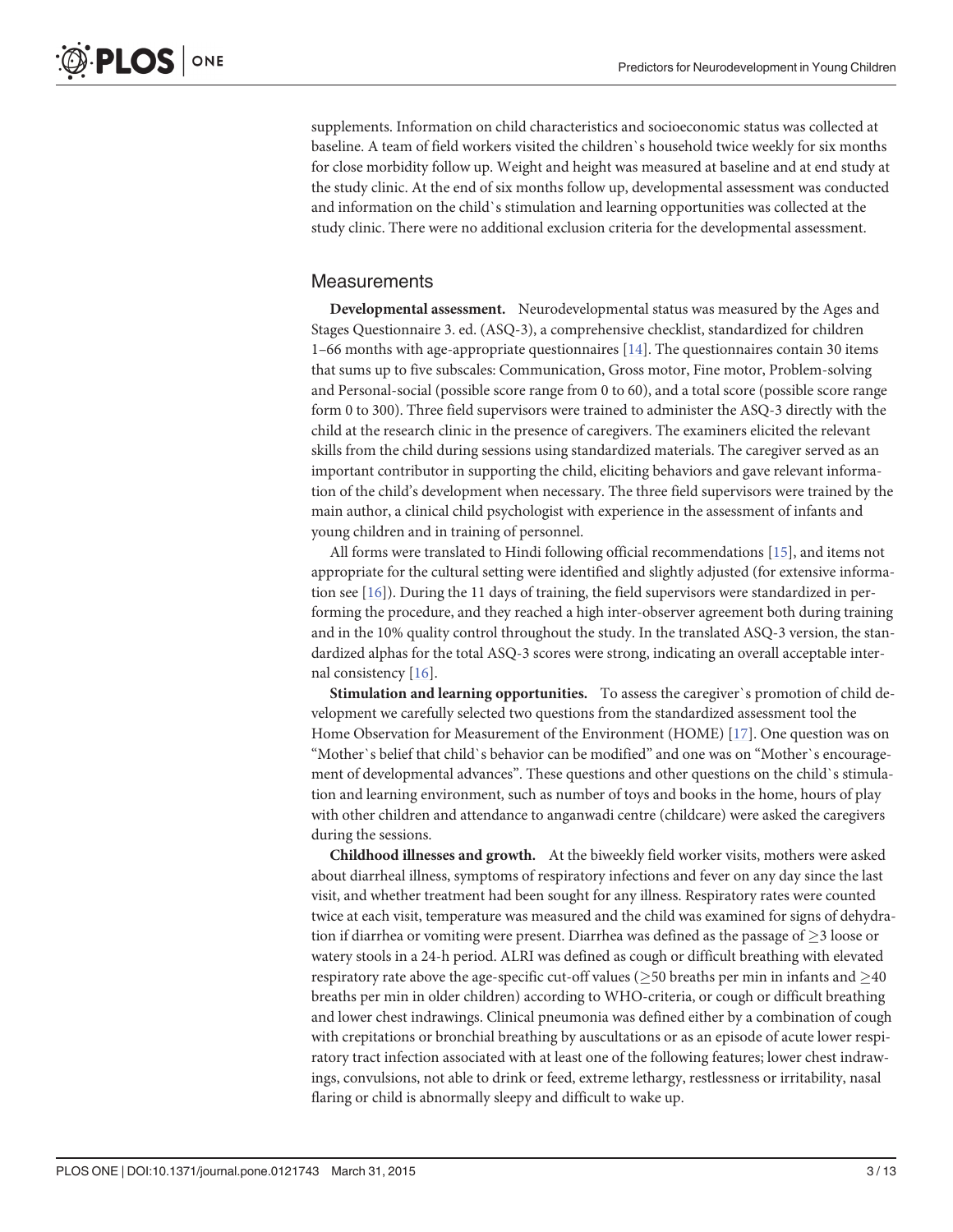<span id="page-3-0"></span>Anthropometry was assessed through weight and length measurements at baseline and end study at the study clinic. Weight was measured to the nearest 50 g using Digitron scales. Height was measured using locally manufactured infantometers reading to the nearest 0.1 cm.

#### Data management and statistical analyses

The data was double entered by two data entry operators followed by validation. A total of 0.21% of the ASQ-3 responses were missing. For missing items an adjusted total score was computed by dividing the total subscale score by the number of completed items [\[18\]](#page-11-0). This number was then added depending on the amount of items missing. For each child, we summed up the item scores to five total subscale scores, and a total ASQ-3 score. We measured the association of relevant independent variables with the total ASQ-3 in multiple linear regression models. We selected the variables for the regression models as described elsewhere [[19](#page-11-0)]. The variables that were included in the initial crude models were: number of family members, mother's age, mother's year of schooling, father's year of schooling, if family owns television or scooter or cooler, annual family income, joint versus nuclear family, attendance in anganwadi, number of toys in the family, family owns books, number of children in the family, hours of play with other children during the week, mothers belief that child`s behavior can be modified, mothers encouragement of developmental advances, height for age z-scores (HAZ), weight for height z-scores (WHZ), number of days with diarrhea, incidents of clinical pneumonia and incidents of ALRI. Due to collinearity, weight for age z-scores were not included in the adjusted models. We confirmed this manual model by selecting variables in an automatic stepwise linear regression procedure. For the regression models the log-transformed values of annual family income and the log(base2) transformed values of days of diarrhea were used.

For the total ASQ-3 score, we present the selected variables in groups using a hierarchical (nested) regression approach [\[20](#page-11-0)]. The variable groups are: stimulation and learning opportunities (number of toys in the family, family owns books, hours of play with children during the week, mothers belief that child`s behavior can be modified, mothers encouragement of developmental advances), growth (HAZ and WHZ) and childhood illnesses (number of days with diarrhea and incidence of clinical pneumonia). The variable groups were entered in the analysis in different steps constituting different models. For instance, stimulation and learning opportunities was entered in step 1 constituting model 1. In model 4 growth variables were added, and in model 7 the childhood illnesses variables were added to a full model. The remaining models (2, 3, 5 and 6) constitute different constellations of the variable groups alone and together. All regression models were adjusted for child characteristics (sex, age and breastfeeding status) and annual family income. The child characteristics variables were included regardless of their significance or influence on the other variables in the initial crude models.

The scores of the five subscales were highly skewed and categorized on the 25<sup>th</sup> percentile in the multiple logisitic regression analysis. The selection of variables followed the same procedure as for main regression analysis. Only variables with  $P > 0.05$  are presented in the table. Data was analyzed in Stata version 12.

#### **Results**

Of the 440 children three children were not available for assessment and 15 refused to participate. The final number of participants was 422.

#### Demographic Characteristics

Demographic information of the children in the cohort is shown in [Table 1.](#page-4-0) There was an even distribution of girls and boys. Most of the children were breastfed (86.3% at baseline), 40.1%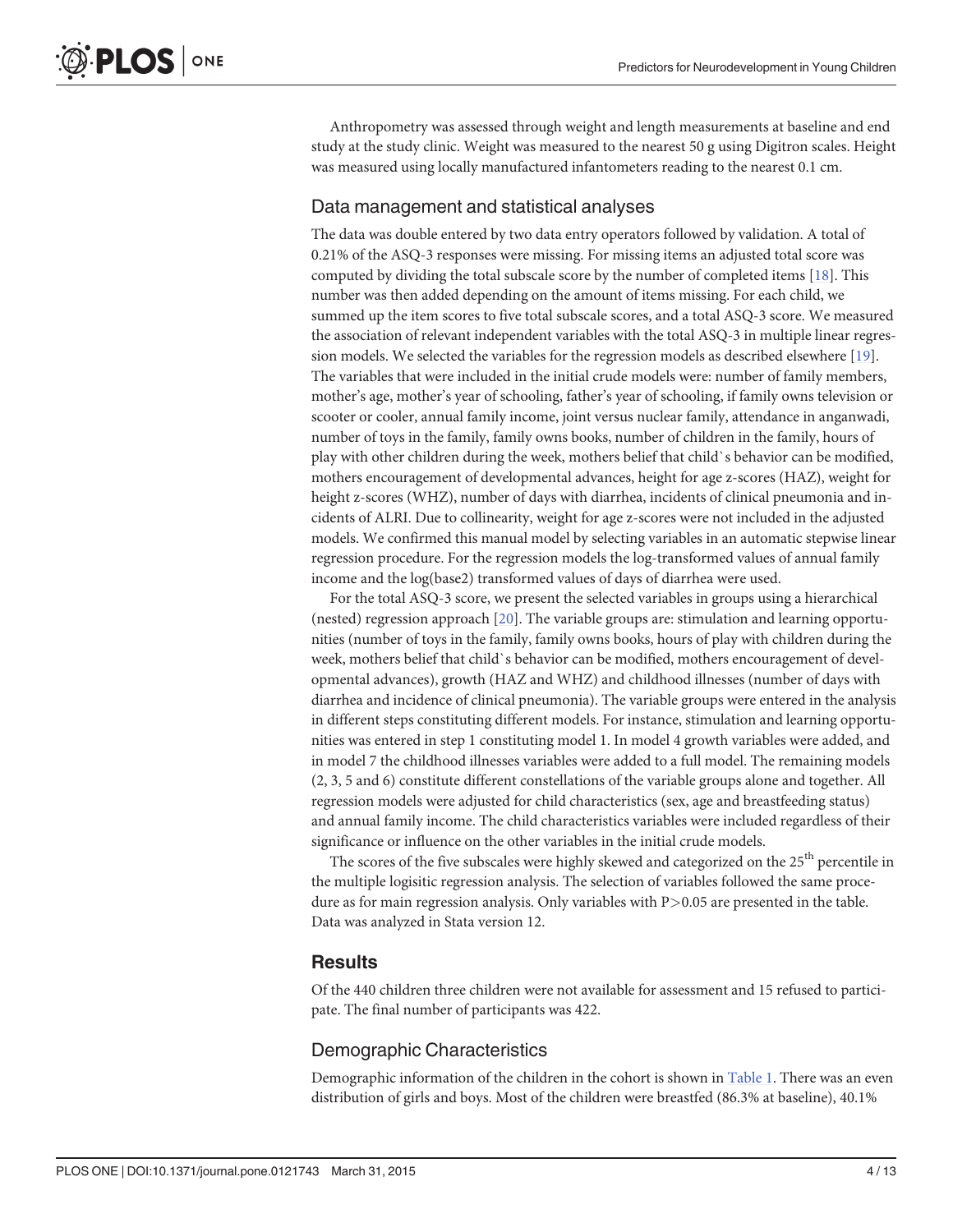<span id="page-4-0"></span>

#### [Table 1.](#page-3-0) Demographic and clinical characteristics of children in the cohort.

|                              |                                                                               | <b>Baseline</b>                                      |                                                       | N              | Mean/%         | SD             |
|------------------------------|-------------------------------------------------------------------------------|------------------------------------------------------|-------------------------------------------------------|----------------|----------------|----------------|
| <b>Child characteristics</b> |                                                                               |                                                      |                                                       |                |                |                |
|                              | Total                                                                         |                                                      |                                                       | 422            |                |                |
|                              | Age in month                                                                  |                                                      |                                                       |                |                |                |
|                              |                                                                               | 12-23 months                                         |                                                       | 259            | 61.3%          |                |
|                              |                                                                               | 24-36 months                                         |                                                       | 163            | 38.7%          |                |
|                              | Sex                                                                           |                                                      |                                                       |                |                |                |
|                              |                                                                               | Girls                                                |                                                       | 206            | 48.8%          |                |
|                              | <b>Breastfed</b>                                                              |                                                      |                                                       | 364            | 86.3%          |                |
| <b>Family situation</b>      |                                                                               |                                                      |                                                       |                |                |                |
|                              | Economy                                                                       |                                                      |                                                       |                |                |                |
|                              |                                                                               | Annual income in INR <sup>1</sup> (median/range)     |                                                       |                | 73000          | 12000-870000   |
|                              |                                                                               |                                                      | Families who own color TV or scooter or cooler, n (%) | 377            | 89.3%          |                |
|                              | <b>Maternal characteristics</b>                                               |                                                      |                                                       |                |                |                |
|                              |                                                                               | Age                                                  |                                                       |                | 25.7           | 5.5            |
|                              |                                                                               | Years of schooling                                   |                                                       |                | $\overline{7}$ | 6.3            |
|                              |                                                                               | Mother's occupation, n (%) <sup>2</sup>              |                                                       |                |                |                |
|                              |                                                                               |                                                      | Governmental employee                                 | $\mathbf{1}$   | 0.2%           |                |
|                              |                                                                               |                                                      | Non-governmental employee                             | 8              | 1.9%           |                |
|                              |                                                                               |                                                      | Self employed                                         | $\overline{7}$ | 1.7%           |                |
|                              |                                                                               |                                                      | Daily wager, maid or un-employed                      | 405            | 96%            |                |
|                              | <b>Paternal characteristics</b>                                               |                                                      |                                                       |                |                |                |
|                              |                                                                               | Years of schooling                                   |                                                       |                | 8.6            | $\overline{4}$ |
|                              |                                                                               | Father's occupation, n (%)                           |                                                       |                |                |                |
|                              |                                                                               |                                                      | Governmental employee                                 | $9\,$          | 2.1%           |                |
|                              |                                                                               |                                                      | Non-governmental employee                             | 237            | 56.2%          |                |
|                              |                                                                               |                                                      | Self employed                                         | 89             | 21.1%          |                |
|                              |                                                                               |                                                      | Daily wager or un-employed                            | 87             | 20.6%          |                |
|                              | <b>Household characteristics</b>                                              |                                                      |                                                       |                |                |                |
|                              |                                                                               | Type of family                                       |                                                       |                |                |                |
|                              |                                                                               |                                                      | Nuclear, n (%)                                        | 228            | 54%            |                |
|                              |                                                                               |                                                      | Joint, n (%)                                          | 194            | 46%            |                |
|                              |                                                                               | Number of children in the family                     |                                                       |                | 3              | 2.3            |
|                              |                                                                               | Family size                                          |                                                       |                | 5.8            | 2.6            |
|                              | Stimulation and learning opportunities                                        |                                                      |                                                       |                |                |                |
|                              | Hours of weekly play with other children                                      |                                                      |                                                       |                | 19             | 16.6           |
|                              | Number of toys in the family                                                  |                                                      |                                                       |                |                |                |
|                              |                                                                               | No toys                                              |                                                       | 16             | 3.8%           |                |
|                              |                                                                               | Less than 5 toys                                     |                                                       | 120            | 28.4%          |                |
|                              |                                                                               | $5 - 10$ toys                                        |                                                       | 147            | 34.8%          |                |
|                              |                                                                               | More than 10 toys                                    |                                                       | 139            | 32.9%          |                |
|                              | Families who owns books                                                       |                                                      |                                                       | 253            | 60%            |                |
|                              | Attending Anganwadi center <sup>3</sup> , n (%)                               |                                                      |                                                       | 40             | 9.5%           |                |
| Anthropometry                |                                                                               |                                                      |                                                       |                |                |                |
|                              |                                                                               | Z score height for age (stunted), $<$ -2, n (%)      |                                                       | 169            | 40.1%          |                |
|                              |                                                                               | Z score weight for length (wasted), $\lt$ - 2, n (%) |                                                       | 42             | 10%            |                |
|                              |                                                                               | Z score weight for age (underweight), $<$ -2, n (%)  |                                                       | 131            | 31%            |                |
|                              | Childhood Illnesses from the biweekly home visits throughout the study period |                                                      |                                                       |                |                |                |
|                              | Number of days with diarrhea                                                  |                                                      |                                                       |                | 6.6 days       | 7.1            |
|                              |                                                                               | Incidents of Acute lower respiratory infection       |                                                       | 159            | 37.7%          |                |
|                              | Incidents of Clinical Pneumonia                                               |                                                      |                                                       | 115            | 27.2%          |                |

<sup>1</sup>Indian Rupees,

<sup>2</sup> One mother is deceased,

<sup>3</sup>Childcare center

doi:10.1371/journal.pone.0121743.t001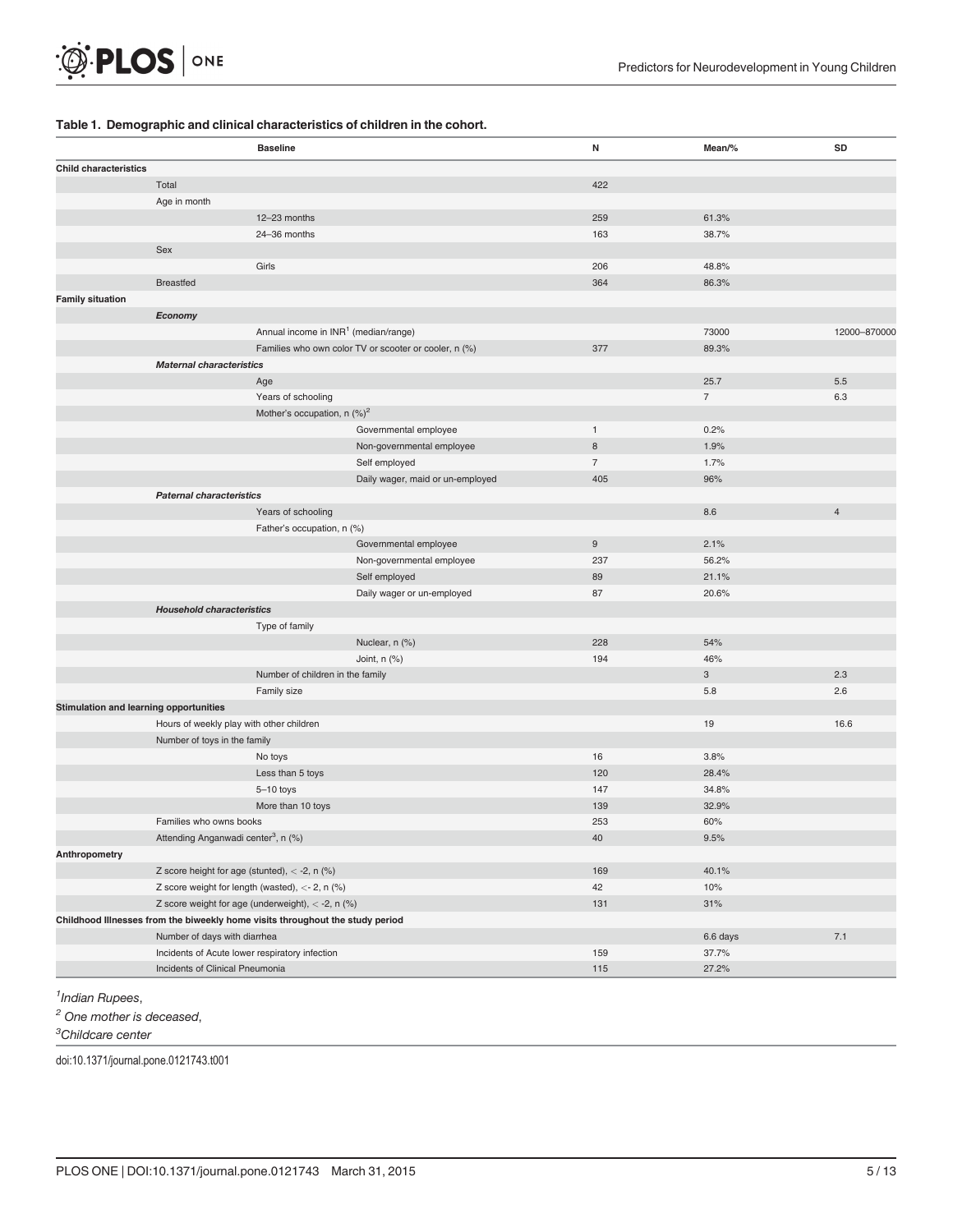<span id="page-5-0"></span>

| O PLOS ONE |  |
|------------|--|
|------------|--|

|                                                                                    | Model 1           | Model 2                                                                  | Model 3        | Model 4           | Model 5           | Model 6        |                      | Model 7   |
|------------------------------------------------------------------------------------|-------------------|--------------------------------------------------------------------------|----------------|-------------------|-------------------|----------------|----------------------|-----------|
|                                                                                    |                   | Adjusted for Child Characteristics and annual family income <sup>2</sup> |                |                   |                   |                |                      |           |
| <b>VARIABLES</b>                                                                   | $B^3$ (SE)        | B (SE)                                                                   | B(SE)          | B (SE)            | B(SE)             | B (SE)         | B (SE)               | $\beta^4$ |
| Stimulation and learning opportunities                                             |                   |                                                                          |                |                   |                   |                |                      |           |
| Number of toys                                                                     |                   |                                                                          |                |                   |                   |                |                      |           |
| More than 10 toys                                                                  | ref.              |                                                                          |                | ref.              | ref.              |                | ref.                 |           |
| 6-10 toys in the home                                                              | $-4.4(5.4)$       |                                                                          |                | $-2.9(5.3)$       | $-2.2(5.4)$       |                | $-2.4(5.2)$          |           |
| 1-5 toys in the home                                                               | $-5.8(5.8)$       |                                                                          |                | $-4.0(5.8)$       | $-2.8(5.9)$       |                | $-3.4(5.7)$          |           |
| No toys in the home                                                                | $-68.5***$ (12.0) |                                                                          |                | $-59.9***$ (12.0) | $-61.6***$ (12.1) |                | $-57.9***$<br>(11.9) | $-0.21$   |
| Family own books (ref. No<br>books)                                                | 4.9(4.5)          |                                                                          |                | 5.7(4.4)          | 5.7(4.5)          |                | 7.0(4.4)             |           |
| Hours of weekly play with<br>other children                                        | $0.6***(0.1)$     |                                                                          |                | $0.6***(0.1)$     | $0.6***(0.1)$     |                | $0.6***$<br>(0.1)    | 0.20      |
| Mother's belief that child's<br>behavior can be modified (ref.<br>No modification) | $14.2**$ (5.0)    |                                                                          |                | $13.2**$ (4.9)    | $12.4*(4.9)$      |                | $11.7*$<br>(4.9)     | $-0.11$   |
| Mother's encouragement of<br>developmental advances (ref.<br>No encouragement)     | $18.0**$ (5.4)    |                                                                          |                | $17.7**$ (5.3)    | $17.0**$ (5.4)    |                | $17.2**$<br>(5.3)    | $-0.16$   |
| Growth                                                                             |                   |                                                                          |                |                   |                   |                |                      |           |
| Height for age z-scores                                                            |                   | $7.8***$ (2.2)                                                           |                | $5.6*(2.0)$       |                   | $7.5***$ (2.1) | $5.4*$<br>(2.0)      | 0.12      |
| Weight for height z-scores                                                         |                   | $7.4***$ (2.6)                                                           |                | $5.4*$ (2.4)      |                   | $6.9**$ (2.6)  | $5.0*$<br>(2.4)      | 0.09      |
| <b>Childhood Illnesses</b>                                                         |                   |                                                                          |                |                   |                   |                |                      |           |
| Number of days with Diarrhea                                                       |                   |                                                                          | $-5.7**$ (1.8) |                   | $-5.1***$ (1.6)   | $-5.2**$ (1.8) | $-5.0**$<br>(1.6)    | $-0.13$   |
| <b>Incidents of Clinical</b><br>Pneumonia                                          |                   |                                                                          | $-12.6*(5.3)$  |                   | $-8.9(4.9)$       | $-12.1*$ (5.2) | $-9.4(4.8)$          | $-0.08$   |
| <b>Observations</b>                                                                | 421               | 421                                                                      | 421            | 421               | 421               | 421            | 421                  |           |
| R-squared                                                                          | 0.251             | 0.104                                                                    | 0.086          | 0.279             | 0.284             | 0.137          | 0.305                |           |

#### Table 2. Hierarchical Regression Analysis for variables predicting total ASQ-3 scores in North Indian children 12–36 months $^1\!$

\*\*\* p<.001,

 $** p<.01,$ 

 $*$  p $< .05$ ,

<sup>1</sup> For the 422 assessed children, the mean total ASQ-3 score was 231.9 (SD = 50) with scores ranging from a minimum of 30 to a maximum of 300.

 $<sup>2</sup>$  All models are adjusted for child characteristics (age, sex and breastfeeding status), and annual family income,</sup>

<sup>3</sup> unstandardized Beta coefficient,

 $^4$  standardized regression coefficient, Beta values for model 7 only.

doi:10.1371/journal.pone.0121743.t002

were stunted (<-2 HAZ), 10% were wasted (<-2 WHZ) and 31% were underweight (<-2 WAZ). The average days of diarrhea during the study period, were 6.6 days (SD: 7.1), 14% of the children had no episodes of diarrhea, 53.3% had between 1–7 days and 32.7% had between 8–49 days with diarrhea during the 6 months period. At least one episode of ALRI was reported in 37.7%, and clinical pneumonia in 27.2% throughout the observation period.

#### Predictors for developmental status

The predictors for the total ASQ-3 scores are shown in Table 2. All models were adjusted for child characteristics and annual family income. These variables explained 4.7% of the variation in the total ASQ-3 score alone. In the full model (model 7), all variables together explained 30.5% of the variation.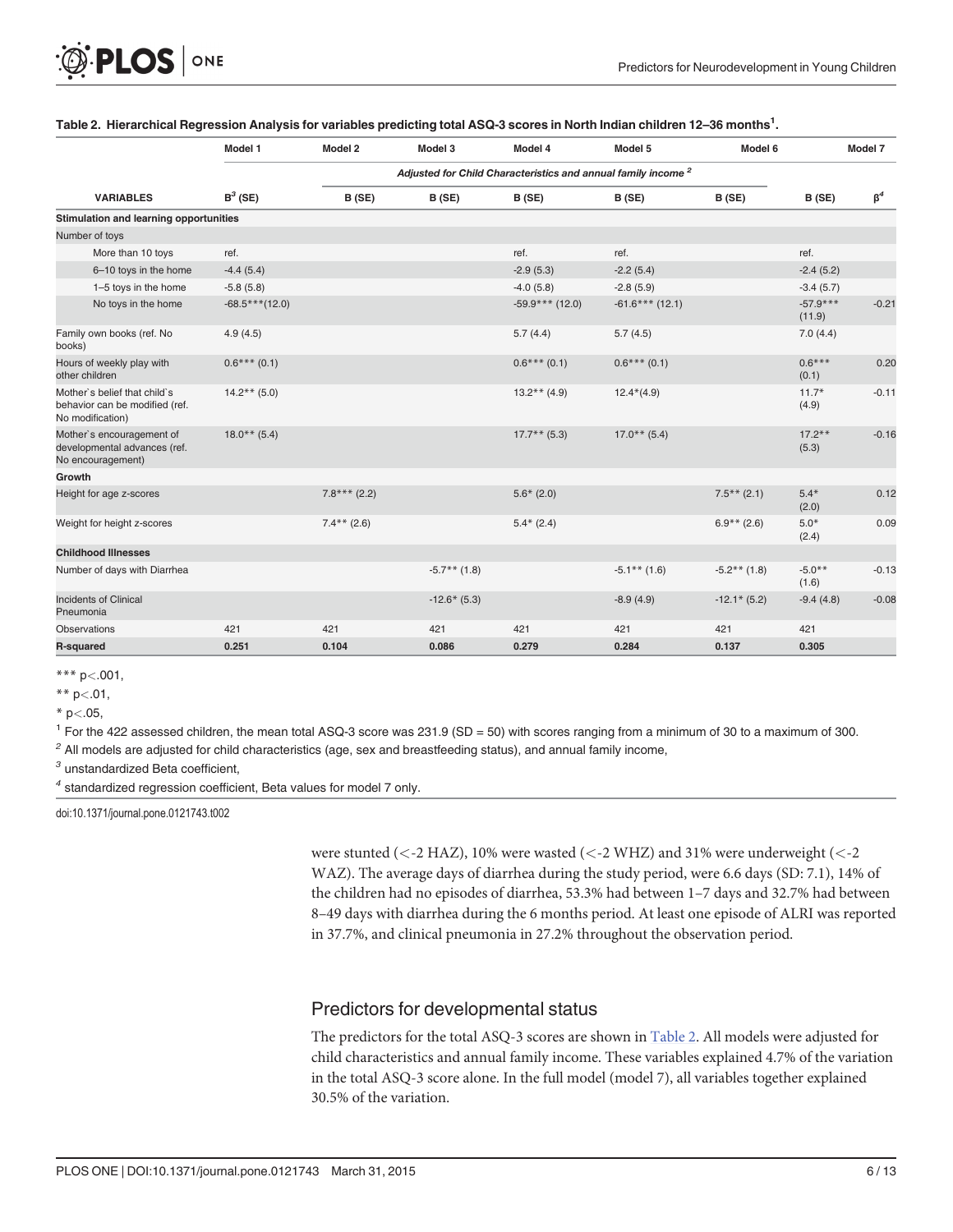<span id="page-6-0"></span>Stimulation and learning opportunities. Stimulation and learning opportunities adjusted for child characteristics and annual family income, explained most of the variation in the total ASQ-3 scores alone by 25.1% [\(Table 2](#page-5-0), model 1). When growth was added ([Table 2](#page-5-0), model 4), 27.9% of the variation was explained, while 28.4% was explained in the model including stimulation and learning opportunities and childhood illnesses [\(Table 2](#page-5-0), model 5). Four variables of the stimulation and learning opportunities were significantly associated with the ASQ-3 score. Compared to those who had more than ten toys, those who had no toys in the home had substantially lower ASQ-3 scores ( $p<0.001$  in all models). Number of hours of weekly play with other children (p<0.001 in all models), mother`s belief that child`s behavior can be modified  $(p<0.01$  and  $p<0.05)$  and mother`s encouragement of developmental advances  $(p<0.01$  in all models) were all positively and significantly associated with the total ASQ-3 score.

Growth. Growth alone explained 10.4% of the variation in the total ASQ-3 score ([Table 2,](#page-5-0) model 2), and when including childhood illnesses these explained 13.7% together ([Table 2](#page-5-0), model 6). HAZ and WHZ were positively and significantly associated with the total ASQ-3 score in all models ( $p<0.001$ ,  $p<0.01$ ,  $p<0.05$ ), however the coefficients were attenuated when stimulation and learning opportunities was included. [Fig. 1](#page-7-0) shows the relationship between HAZ and the total ASQ-3 score in generalized additive models (GAM).

Childhood illnesses. The adjusted analysis of the childhood illnesses variables explained 8.6% of the variation in the total ASQ-3 score alone ([Table 2,](#page-5-0) model 3). Number of days with diarrhea was negatively and significantly associated with the total ASQ-3 score ( $p$ <0.01 in all models). [Fig. 2](#page-8-0) shows the relationship between number of days with diarrhea and the total ASQ-3 score. Clinical pneumonia was significantly associated with the total ASQ-3 score in models where stimulation and learning opportunities was not present  $(p<0.05$  in both models) [\(Table 2,](#page-5-0) model 3 and 6).

Variables predicting the ASQ-3 subscales. [Table 3](#page-9-0) shows the predictors for the ASQ-3 subscale scores from logistic regression models. Number of days with diarrhea was significantly associated with the Fine motor and Problem- solving subscales, and incidents of pneumonia with Communication and Fine motor subscales. HAZ was significantly associated with the Gross motor subscale only, while WHZ was significantly associated with the Communication subscale.

#### **Discussion**

We were able to explain 30.6% of the variation in the total ASQ-3 score by the included predictors for neurodevelopment. Stimulation and learning opportunities was the variable group that explained most of the variation. Growth was also independently associated with developmental status. Furthermore, the variable days of diarrhea was an independent and consistent predictor for the ASQ-3 scores.

Factors in children`s home environment, such as responsive caregiving and early learning opportunities are of indisputable importance for child development  $[2,21]$  $[2,21]$  $[2,21]$  $[2,21]$ . In our results this is clearly demonstrated by the variables on stimulation and learning opportunities explaining most of the variability of the neurodevelopmental scores alone. Stunting is another well-established risk factor for adverse neurodevelopmental outcomes [[12\]](#page-11-0). This is supported in our study by the linear relationship between the ASQ-3 scores and HAZ-scores below -2, where the total ASQ-3 scores increase with increasing HAZ scores ([Fig. 1\)](#page-7-0). Furthermore, HAZ was associated with the total ASQ-3 scores with effect sizes ranging from 5.1 to 6.7 ASQ-3 points in all models. The effects of growth were seemingly stronger in models where stimulation and learning opportunities were not included.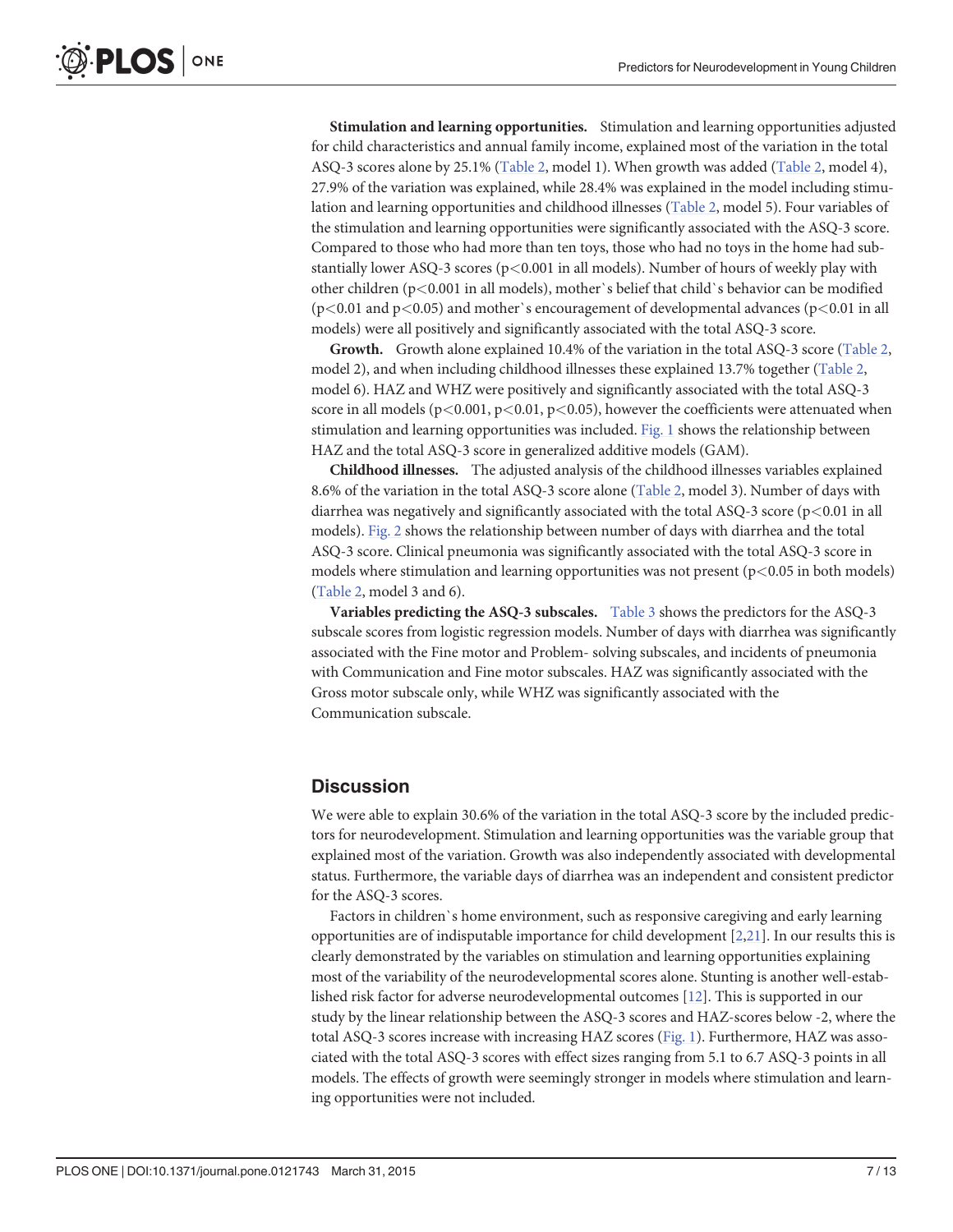<span id="page-7-0"></span>

[Fig 1. A](#page-6-0)ssociations between height for age z-scores and changes in ASQ-scores. The graphs were constructed using generalized additive models in R, the solid line depicts the association of the ASQ-score and HAZ. The Y-axis is centered on the mean total ASQ-score. The shaded area spans the 95% confidence interval of this association.

doi:10.1371/journal.pone.0121743.g001

Each doubling of the number of days with diarrhea was associated with an average decrement of approximately five ASQ-3 points. The plots from the GAM revealed that this relation was linear [\(Fig. 2\)](#page-8-0). Our results support previous findings, for example from a prospective cohort study in Brazil, reporting of associations between early childhood diarrhea and various developmental domains in later childhood [\[7](#page-11-0)–[9\]](#page-11-0). These reports have been criticized, however, for not adequately adjusting for environmental and health related factors, as well as for their low sample size. Furthermore, it has been argued that stunting is a relevant cofounder in the association between diarrhea and cognitive development and that diarrhea morbidity only has an effect on the developing brain through stunting  $[4,6,10]$  $[4,6,10]$  $[4,6,10]$  $[4,6,10]$  $[4,6,10]$  $[4,6,10]$  $[4,6,10]$ . By demonstrating the significant association between diarrhea and neurodevelopment independent of growth, the present study improved upon previous findings. The assessment of illnesses was conducted biweekly for six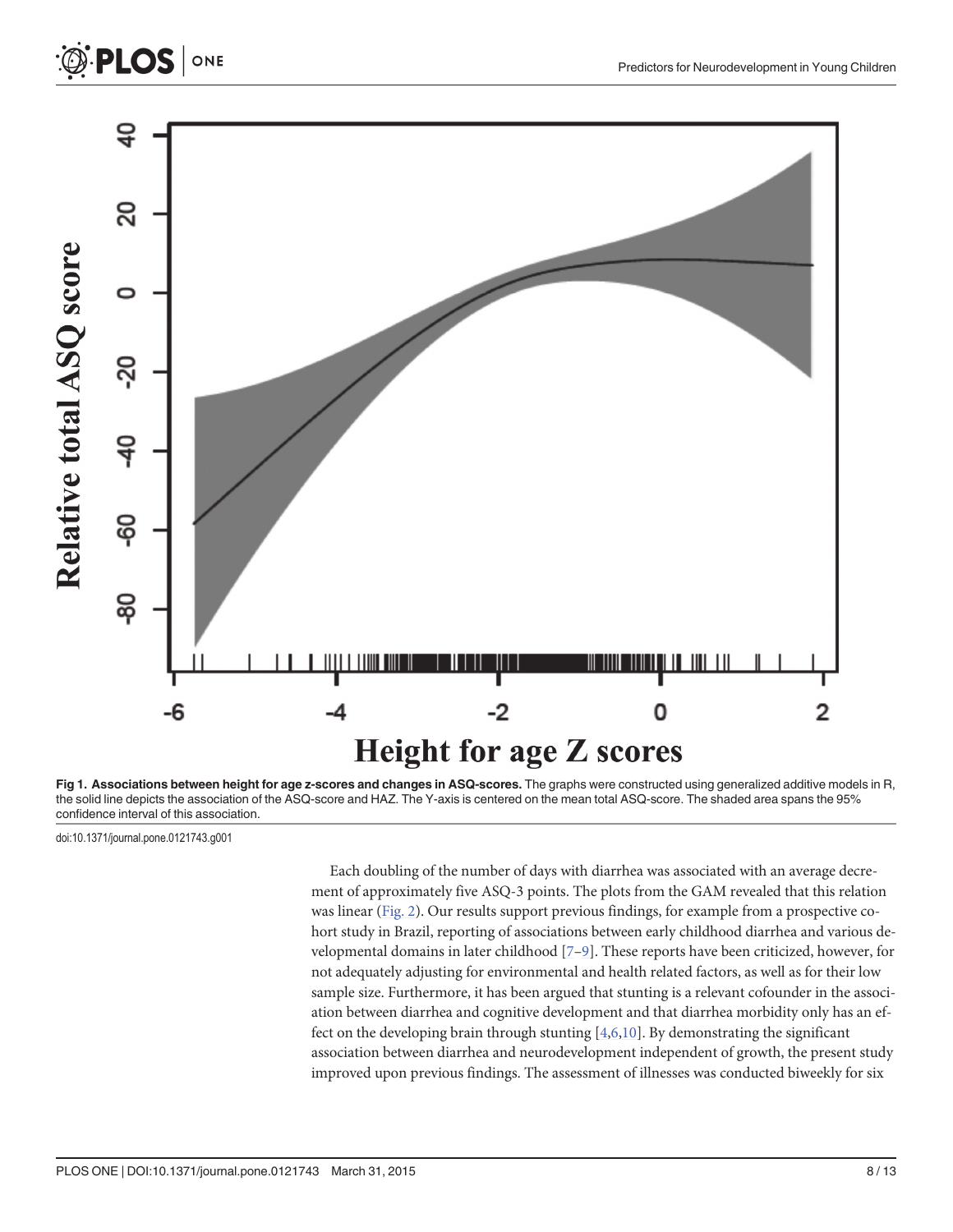<span id="page-8-0"></span>

[Fig 2. A](#page-6-0)ssociations between log (base2) days of diarrhea and changes in ASQ-scores. The graphs were constructed using generalized additive models in R, the solid line depicts the association of the total ASQ-score and log (base2) days of diarrhea. The Y-axis is centered on the mean total ASQ-score. The shaded area spans the 95% confidence interval of this association.

doi:10.1371/journal.pone.0121743.g002

ONE

**PLOS I** 

months and we have information on several potential confounders, the results are thus based on a more extensive assessment then previous studies.

Analysis on the separate ASQ-3 subscales show that when adjusting for the other variables in the model, an increase in days of diarrhea was associated with an increased risk of being in the lower quartile in skills of fine motor and problem-solving abilities. Increasing HAZ was associated with a reduced risk of being in the lower quartile of the gross motor domain alone, while being wasted was associated with an increased risk of being in the lower quartile of communication skills. These differences may show that there are different pathways between those of diarrhea and growth and brain development, underscoring that the effect of diarrhea not only works through stunting. The independent association of diarrhea revealed in our results suggests that reducing diarrhea prevalence in children may be an important measure to enhanced neurodevelopment.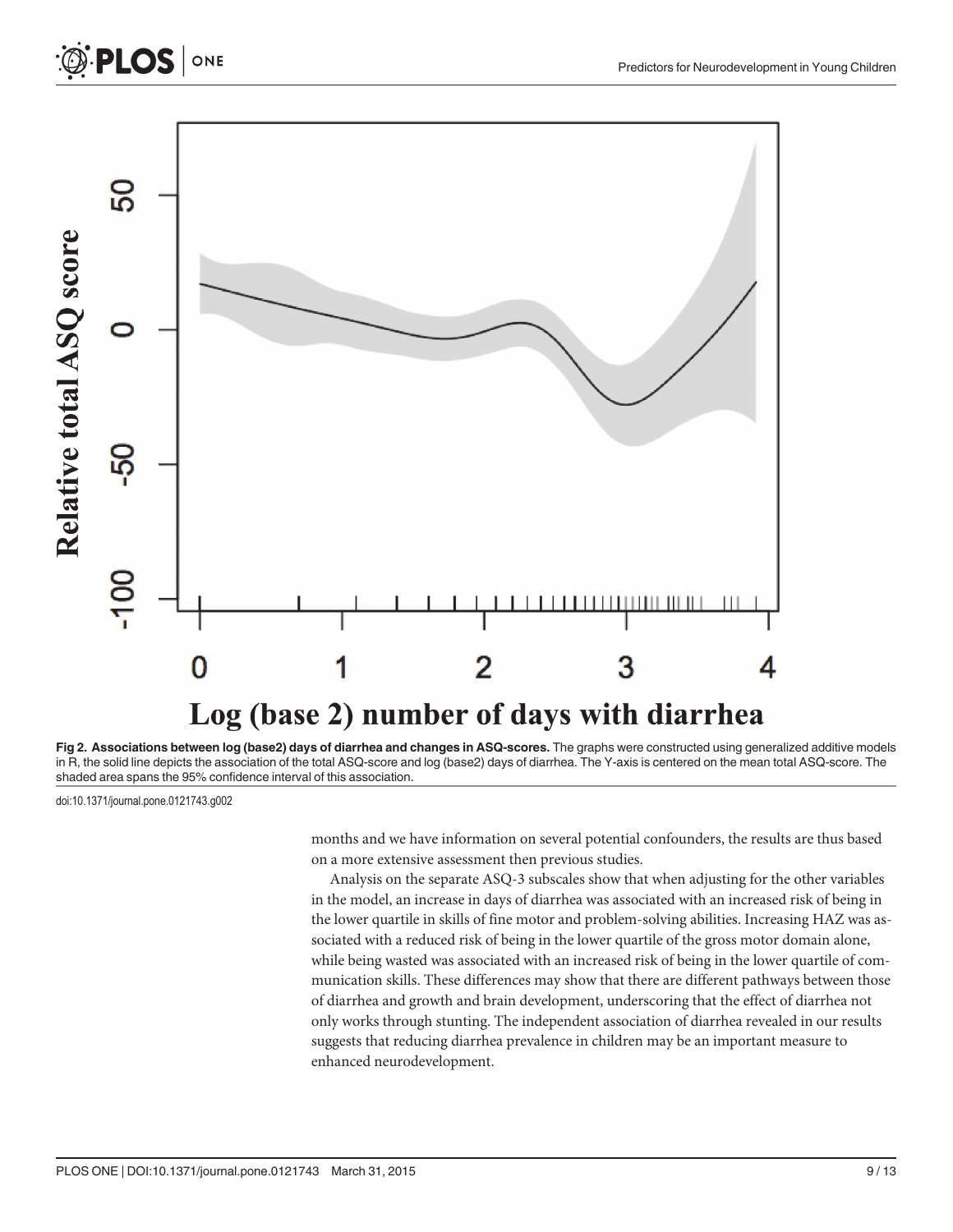<span id="page-9-0"></span>

|                                                                                    | Communication          | <b>Gross Motor</b>         | <b>Fine Motor</b>         | <b>Problem Solving</b> | <b>Personal Social</b> |  |
|------------------------------------------------------------------------------------|------------------------|----------------------------|---------------------------|------------------------|------------------------|--|
| <b>VARIABLES</b>                                                                   | <b>Odds Ratio (CI)</b> | <b>Odds Ratio (CI)</b>     | <b>Odds Ratio (CI)</b>    | <b>Odds Ratio (CI)</b> | <b>Odds Ratio (CI)</b> |  |
| <b>Child Characteristics and Socioeconomics status</b>                             |                        |                            |                           |                        |                        |  |
| Age in months                                                                      | $0.95**$ (0.92-1.00)   |                            |                           |                        | $1.04**$ (1.01-1.08)   |  |
| Mothers years of schooling                                                         |                        | $0.92**$ (0.88-0.97)       |                           |                        |                        |  |
| Annual family income                                                               |                        |                            |                           | $0.63*$ (0.44-0.90)    | $0.69*$ (0.50-0.96)    |  |
| Stimulation and learning opportunities                                             |                        |                            |                           |                        |                        |  |
| Number of toys in the home                                                         |                        |                            |                           |                        |                        |  |
| More than 10 toys in the home                                                      | ref.                   | ref.                       | ref.                      | ref.                   | ref.                   |  |
| 6-10 toys in the home                                                              |                        |                            |                           |                        |                        |  |
| 1-5 toys in the home                                                               | $1.91*$ (1.04-3.50)    |                            |                           |                        |                        |  |
| No toys in the home                                                                | $11.04**$ (2.69-45.29) | $3.88*$ (1.08-13.91)       |                           | $4.31*$ (1.34-21.79)   |                        |  |
| Family own books (ref. No books)                                                   |                        |                            |                           |                        |                        |  |
| Hours of weekly play with other<br>children                                        | $0.98*$ (0.97-1.00)    |                            | $0.98***$ (0.96-<br>0.99) | $0.97***$ (1.90-4.86)  | $0.98**$ (0.97-0.99)   |  |
| Mother's belief that child's<br>behavior can be modified (ref. No<br>modification) |                        |                            | $0.34***$ (0.52-<br>0.22) |                        |                        |  |
| Mother's encouragement of<br>developmental advances (ref. No<br>encouragement)     | $0.58*(0.53 - 0.21)$   |                            |                           | $0.33***$ (0.53-0.21)  | $0.47**$ (0.99-0.93)   |  |
| <b>Growth</b>                                                                      |                        |                            |                           |                        |                        |  |
| Height for age z-scores                                                            |                        | $0.69$ *** $(0.56 - 0.84)$ |                           |                        |                        |  |
| Weight for height z-scores                                                         | $0.67**$ (0.51-0.86)   |                            |                           |                        |                        |  |
| <b>Childhood Illnesses</b>                                                         |                        |                            |                           |                        |                        |  |
| Number of days with diarrhea                                                       |                        |                            | $1.26**$ (1.07-1.49)      | $1.19*$ (1.01-1.40)    |                        |  |
| Incidents of Clinical Pneumonia                                                    | $1.85*$ (1.13-3.03)    |                            | $1.63*$ (1.00-2.62)       |                        |                        |  |

#### [Table 3.](#page-6-0) Variables predicting ASQ-3 subscale score in North Indian children 12–36 months $^{\rm 1}$ .

\*\*\*  $p < .001$ ,

\*\*  $p<.01$ ,

\* p<.05, logistic regression P-value,

<sup>1</sup> For the 422 assessed children, the mean subscales scores vary from 44.8 to 47.8, all with a range from 0 to 60.

doi:10.1371/journal.pone.0121743.t003

Various mechanisms may be involved in the impact of diarrhea diseases on brain development, such as for instance inflammation and/or reduced nutrient intake [\[22](#page-11-0)]. A possible indirect effect of childhood illnesses is the process of "functional isolation" where the child due to behavioral consequences of its condition face difficulties in eliciting appropriate caregiving behavior, and consequently fails to develop according to potential [[23,24](#page-11-0)]. The hypothesis of "functional isolation" may in part explain why children burdened with pneumonia and/or diarrhea in our study have lower scores. Infected children may be weak, apathetic and irritable, and thus represent a challenge for the caregiver to provide proper responsive care.

Findings from a previous Peruvian study indicate that the various etiology of the diarrhea illness affect brain development differently, which also could explain why some studies find an association between diarrhea and neurodevelopment while other do not [[4](#page-10-0),[22,25\]](#page-11-0). A limitation of our study is that the enrollment lasted for less than a year, and since it does not encompass all seasons, does not include all the variations of diarrhea illnesses. Thus, due to the lack of information on etiology in our study, our ability to demonstrate variations is limited. Developmental assessments were conducted immediately following the six months intensive follow-up,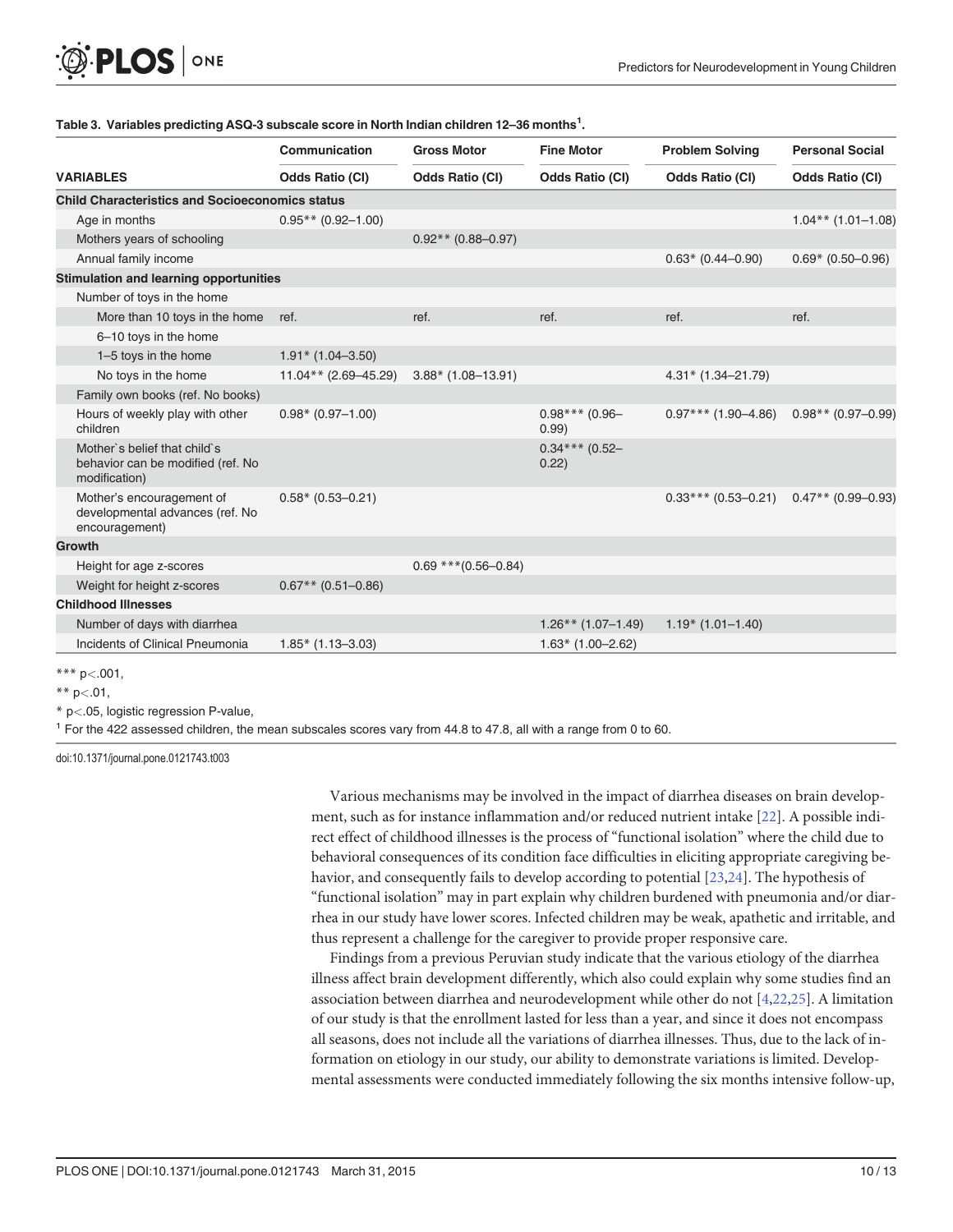<span id="page-10-0"></span>and thus a second limitation of our study, is the lack of information on long-term effects of the risk- and protective factors.

The ASQ-3 has not been formally validated for a North Indian population. To our knowledge, there are currently no up to-date-tests for this age group formally validated for this setting. However, particular for this study, we translated and adjusted the relevant ASQ-3 forms for our age groups following official recommendations. This process and its evaluation have been described elsewhere [\[16\]](#page-11-0). The ASQ-3 has been used previously in a clinical setting in North India [\[26\]](#page-11-0), as well as in research in LMIC [[27](#page-11-0)], and it`s sensitivity and specificity have proven to be satisfying [[28](#page-12-0)]. In the present study the ASQ-3 served as a feasible tool for the purpose of collecting reliable data on developmental status in our population. Both the total and subscale scores differentiated between variables, and several variables that predicted the total ASQ-3 score confirm previous findings in this field of research [2,3]. However, since the ASQ-3 is constructed as a screening test and not a diagnostic test, it is important to underscore that diagnosis of developmental delays requires a more sophisticated confirmatory test that was not performed here.

For vulnerable children in LMIC targeted interventions to improve neurodevelopment are called for [\[29\]](#page-12-0). Studies have demonstrated that interventions should include both factors of responsive caregiving and learning opportunities, and nutrition for the greatest impact on early child development [\[21,](#page-11-0)[30\]](#page-12-0). Our study provides support for these results, and furthermore, that the continuing work to reduce the burden of diarrhea illness among vulnerable children may be an important step towards enabling children to fulfill their potential. In other words, the importance of reducing the burden of illnesses may not only be important for the reduction of childhood mortality, but also to enhance quality of life through improved brain development.

#### Acknowledgments

We also acknowledge the input from Professor Halvor Sommerfelt at Centre for International Health, University of Bergen, Norway as well as from Gagandeep Kang, Wellcome Trust Research Laboratory, Department of Gastrointestinal Sciences, Christian Medical College, Vellore, Tamil Nadu, India. We thank Ms. Baljeet Kaur for help with the statistical analysis. And finally the folate and vitamin B12 study group: Sanjana Mohan, Madhu Mahesh, Pooja Gupta, Divya Pandey, Pankaj Bhardwaj and Vandna Suri.

#### Author Contributions

Conceived and designed the experiments: IK ST TK NB TAS. Performed the experiments: ST TK NB. Analyzed the data: IK MH TAS. Contributed reagents/materials/analysis tools: ST TK NB TAS. Wrote the paper: IK ST TK MH NB TAS.

#### **References**

- [1.](#page-1-0) Hamadani JD, Huda SN, Khatun F, Grantham-McGregor SM (2006) Psychosocial stimulation improves the development of undernourished children in rural Bangladesh. The Journal of nutrition 136: 2645– 2652. PMID: [16988140](http://www.ncbi.nlm.nih.gov/pubmed/16988140)
- [2.](#page-1-0) Walker SP, Wachs TD, Grantham-McGregor S, Black MM, Nelson CA, Huffman SL, et al. (2011) Inequality in early childhood: risk and protective factors for early child development. The Lancet 378: 1325–1338. doi: [10.1016/S0140-6736\(11\)60555-2](http://dx.doi.org/10.1016/S0140-6736(11)60555-2) PMID: [21944375](http://www.ncbi.nlm.nih.gov/pubmed/21944375)
- [3.](#page-1-0) Walker SP, Wachs TD, Gardner JM, Lozoff B, Wasserman GA, Pollitt JAC. et al. (2007) Child development in developing countries 2—Child development: risk factors for adverse outcomes in developing countries. Lancet 369: 145–157. PMID: [17223478](http://www.ncbi.nlm.nih.gov/pubmed/17223478)
- [4.](#page-1-0) Berkman DS, Lescano AG, Gilman RH, Lopez SL, Black MM (2002) Effects of stunting, diarrhoeal disease, and parasitic infection during infancy on cognition in late childhood: a follow-up study. The Lancet 359: 564–571. PMID: [11867110](http://www.ncbi.nlm.nih.gov/pubmed/11867110)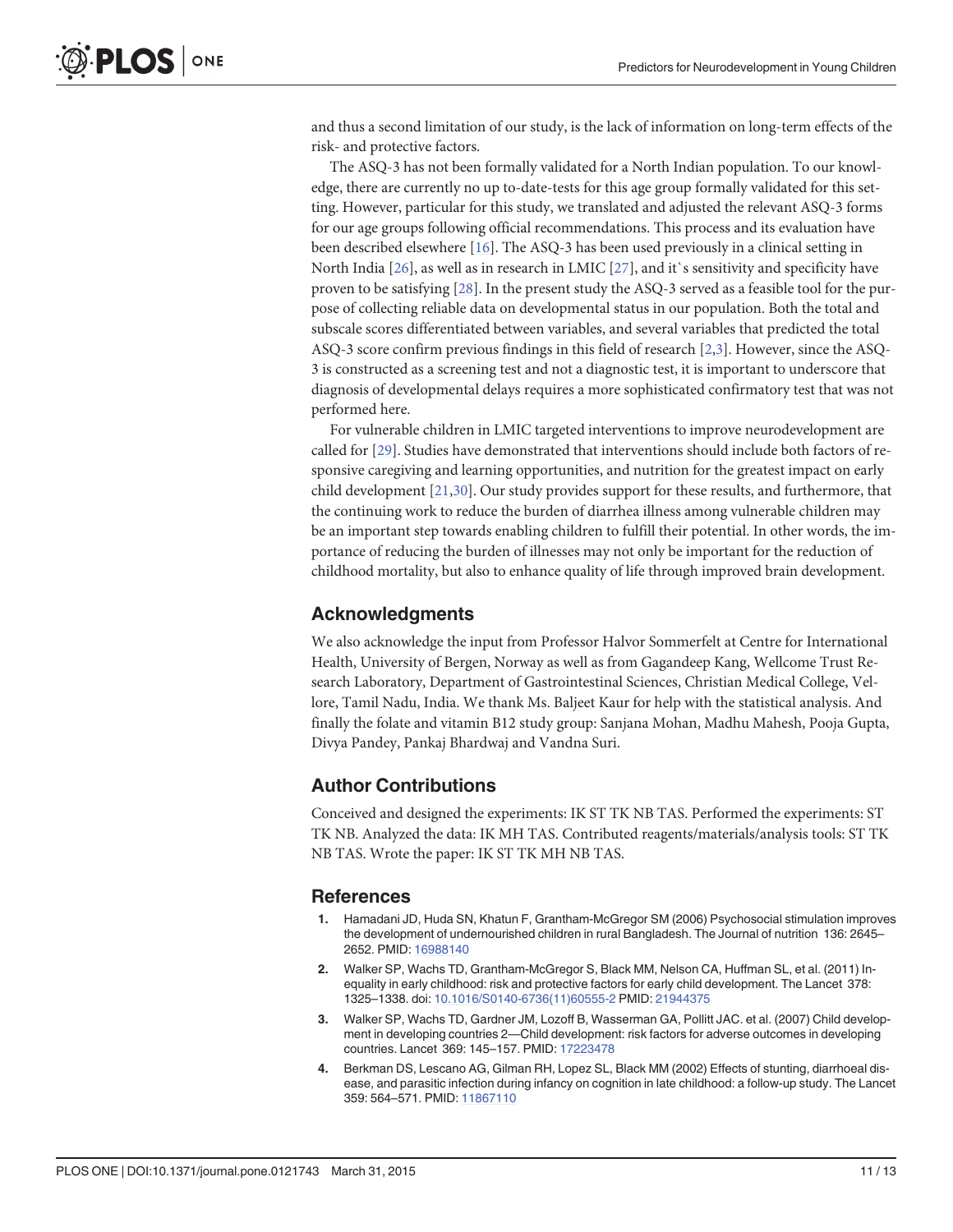- <span id="page-11-0"></span>[5.](#page-1-0) Santos DN, Assis AMO, Bastos ACS, Santos LM, Santos CAST, Strina A, et al. (2008) Determinants of cognitive function in childhood: a cohort study in a middle income context. BMC Public Health 8: 202. doi: [10.1186/1471-2458-8-202](http://dx.doi.org/10.1186/1471-2458-8-202) PMID: [18534035](http://www.ncbi.nlm.nih.gov/pubmed/18534035)
- [6.](#page-1-0) Walker CL, Rudan I, Liu L, Nair H, Theodoratou E, Bhutta ZA, et al. (2013) Global burden of childhood pneumonia and diarrhoea. Lancet 381: 1405–1416. doi: [10.1016/S0140-6736\(13\)60222-6](http://dx.doi.org/10.1016/S0140-6736(13)60222-6) PMID: [23582727](http://www.ncbi.nlm.nih.gov/pubmed/23582727)
- [7.](#page-1-0) Niehaus MD, Moore SR, Patrick PD, Derr LL, Lorntz B, Lima AAM, et al. (2002) Early childhood diarrhea is associated with diminished cognitive function 4 to 7 years later in children in a northeast Brazilian shantytown. The American journal of tropical medicine and hygiene 66: 590–593. PMID: [12201596](http://www.ncbi.nlm.nih.gov/pubmed/12201596)
- 8. Patrick PD, Oriá RB, Madhavan V, Pinkerton RC, Lorntz B, Lima AAM, et al. (2005) Limitations in verbal fluency following heavy burdens of early childhood diarrhea in Brazilian shantytown children. Child Neuropsychology 11: 233–244. PMID: [16036449](http://www.ncbi.nlm.nih.gov/pubmed/16036449)
- [9.](#page-1-0) Lorntz B, Soares AM, Moore SR, Pinkerton R, Gansneder B, Bovbjerg VE, et al. (2006) Early childhood diarrhea predicts impaired school performance. The Pediatric infectious disease journal 25: 513–520. PMID: [16732149](http://www.ncbi.nlm.nih.gov/pubmed/16732149)
- [10.](#page-1-0) Walker CLF, Lamberti L, Adair L, Guerrant RL, Lescano AG, Martorell R, et al. (2012) Does Childhood Diarrhea Influence Cognition Beyond the Diarrhea-Stunting Pathway? PloS one 7: e47908. doi: [10.](http://dx.doi.org/10.1371/journal.pone.0047908) [1371/journal.pone.0047908](http://dx.doi.org/10.1371/journal.pone.0047908) PMID: [23118906](http://www.ncbi.nlm.nih.gov/pubmed/23118906)
- [11.](#page-1-0) Crosby L, Jayasinghe D, McNair D (2013) Food for Thought. Tacling child malnutrtion to unlock potential and boost prosperity. London: The Save the Children Fund.
- [12.](#page-1-0) Grantham-McGregor S, Cheung YB, Cueto S, Glewwe P, Richter L, Strupp B, et al. (2007) Child development in developing countries 1—Developmental potential in the first 5 years for children in developing countries. Lancet 369: 60–70. PMID: [17208643](http://www.ncbi.nlm.nih.gov/pubmed/17208643)
- [13.](#page-1-0) Taneja S, Strand TA, Kumar T, Mahesh M, Mohan S, Manger MS, et al. (2013) Folic acid and vitamin B-12 supplementation and common infections in 6-30-mo-old children in India: a randomized placebocontrolled trial. Am J Clin Nutr 98: 731–737. doi: [10.3945/ajcn.113.059592](http://dx.doi.org/10.3945/ajcn.113.059592) PMID: [23902779](http://www.ncbi.nlm.nih.gov/pubmed/23902779)
- [14.](#page-2-0) Squires J, Bricker D (2009) Ages & Stages Questionnaires [R], (ASQ-3 [TM]): A Parent-Completed Child-Monitoring System. Brookes Publishing Company.
- [15.](#page-2-0) World Health Organization website. Available: [http://www.who.int/substance\\_abuse/research\\_tools/](http://www.who.int/substance_abuse/research_tools/translation/en/) [translation/en/](http://www.who.int/substance_abuse/research_tools/translation/en/).
- [16.](#page-2-0) Kvestad I, Taneja S, Kumar T, Bhandari N, Strand TA, Hysing M, et al. (2013) The assessment of developmental status using the ages and stages questionnaire-3 in nutritional research in north Indian young children. Nutrition Journal 12: 1–11. doi: [10.1186/1475-2891-12-1](http://dx.doi.org/10.1186/1475-2891-12-1) PMID: [23282226](http://www.ncbi.nlm.nih.gov/pubmed/23282226)
- [17.](#page-2-0) Bradley RH, Corwyn RF (2005) Caring for children around the world: A view from HOME. International Journal of Behavioral Development 29: 468–478.
- [18.](#page-3-0) Squire J, Twombly E, Bricker D, Potter L (2009) ASQ-3: User`s Guide. Baltimore: Paul H. Brookes Publishing Co.
- [19.](#page-3-0) Hosmer DW, Lemeshow S (2000) Applied Logistic Regression. New York: John Wiley & Sons, INC
- [20.](#page-3-0) Acock AC (2012) A Gentle Introduction to Stata. Texas: Stata Press.
- [21.](#page-6-0) Black MM, Aboud FE (2011) Responsive feeding is embedded in a theoretical framework of responsive parenting. J Nutr 141: 490–494. doi: [10.3945/jn.110.129973](http://dx.doi.org/10.3945/jn.110.129973) PMID: [21270366](http://www.ncbi.nlm.nih.gov/pubmed/21270366)
- [22.](#page-9-0) Petri WA Jr, Miller M, Binder HJ, Levine MM, Dillingham R, Guerrant RL, et al. (2008) Enteric infections, diarrhea, and their impact on function and development. The Journal of clinical investigation 118: 1277. doi: [10.1172/JCI34005](http://dx.doi.org/10.1172/JCI34005) PMID: [18382740](http://www.ncbi.nlm.nih.gov/pubmed/18382740)
- [23.](#page-9-0) Lozoff B, Klein NK, Nelson EC, McClish DK, Manuel M, Chacon ME, et al. (1998) Behavior of Infants with Iron‐Deficiency Anemia. Child development 69: 24–36. PMID: [9499554](http://www.ncbi.nlm.nih.gov/pubmed/9499554)
- [24.](#page-9-0) Black MM, Baqui AH, Zaman K, Persson LA, El Arifeen S, Le K, et al. (2004) Iron and zinc supplementation promote motor development and exploratory behavior among Bangladeshi infants. American Journal of Clinical Nutrition 80: 903–910. PMID: [15447897](http://www.ncbi.nlm.nih.gov/pubmed/15447897)
- [25.](#page-9-0) Oriá RB, Costa CMC, Lima AAM, Patrick PD, Guerrant RL (2009) Semantic fluency: A sensitive marker for cognitive impairment in children with heavy diarrhea burdens? Medical hypotheses 73: 682–686. doi: [10.1016/j.mehy.2009.05.013](http://dx.doi.org/10.1016/j.mehy.2009.05.013) PMID: [19520520](http://www.ncbi.nlm.nih.gov/pubmed/19520520)
- [26.](#page-10-0) Juneja M, Mohanty M, Jain R, Ramji S Ages and Stages Questionnaire as a Screening Tool for Developmental Delay in Indian Children. Indian pediatrics.
- [27.](#page-10-0) Handal AJ, Lozoff B, Breilh J, Harlow SD (2007) Sociodemographic and nutritional correlates of neurobehavioral development: a study of young children in a rural region of Ecuador. Revista Panamericana de Salud Publica 21: 292–300. PMID: [17697482](http://www.ncbi.nlm.nih.gov/pubmed/17697482)